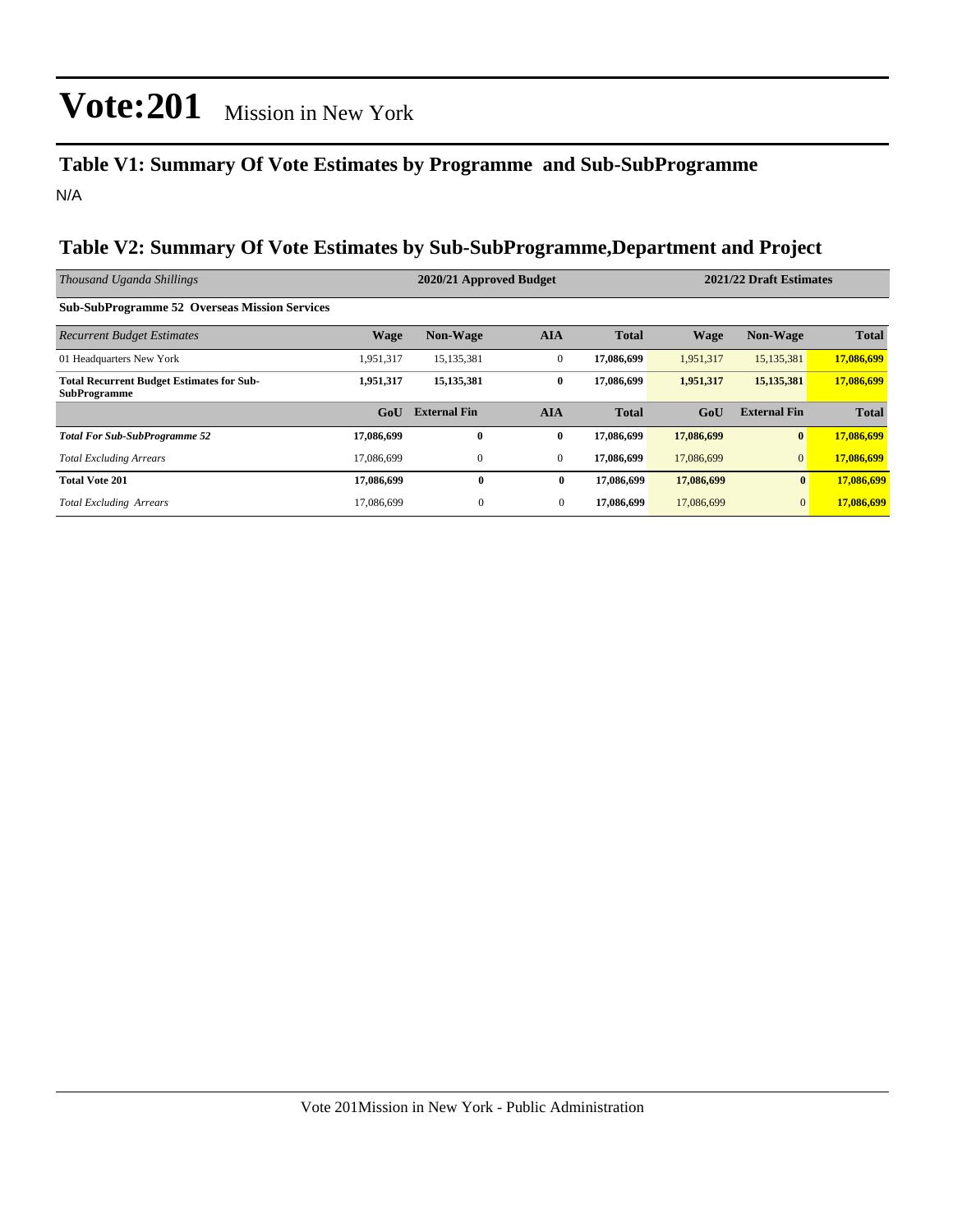### **Table V3: Summary Vote Estimates by Item**

| Thousand Uganda Shillings                                 | 2020/21 Approved Budget |                     |                  |              |            | 2021/22 Draft Estimates |              |  |
|-----------------------------------------------------------|-------------------------|---------------------|------------------|--------------|------------|-------------------------|--------------|--|
|                                                           | GoU                     | <b>External Fin</b> | <b>AIA</b>       | <b>Total</b> | GoU        | <b>External Fin</b>     | <b>Total</b> |  |
| <b>Employees, Goods and Services (Outputs Provided)</b>   | 17,086,699              | $\bf{0}$            | $\bf{0}$         | 17,086,699   | 17,086,699 | $\bf{0}$                | 17,086,699   |  |
| 211103 Allowances (Inc. Casuals, Temporary)               | 3,604,012               | $\boldsymbol{0}$    | $\bf{0}$         | 3,604,012    | 3,804,012  | $\bf{0}$                | 3,804,012    |  |
| 211105 Missions staff salaries                            | 1,951,317               | 0                   | 0                | 1,951,317    | 1,951,317  | $\bf{0}$                | 1,951,317    |  |
| 213001 Medical expenses (To employees)                    | 1,580,280               | $\bf{0}$            | $\bf{0}$         | 1,580,280    | 1,580,280  | $\bf{0}$                | 1,580,280    |  |
| 221001 Advertising and Public Relations                   | 914,000                 | $\bf{0}$            | $\bf{0}$         | 914,000      | 300,000    | $\bf{0}$                | 300,000      |  |
| 221003 Staff Training                                     | 168,115                 | $\bf{0}$            | $\bf{0}$         | 168,115      | 168,115    | $\bf{0}$                | 168,115      |  |
| 221007 Books, Periodicals & Newspapers                    | 60,172                  | $\bf{0}$            | 0                | 60,172       | 60,172     | $\bf{0}$                | 60,172       |  |
| 221009 Welfare and Entertainment                          | 739,853                 | $\bf{0}$            | 0                | 739,853      | 739,853    | $\bf{0}$                | 739,853      |  |
| 221011 Printing, Stationery, Photocopying and Binding     | 187,912                 | $\bf{0}$            | $\bf{0}$         | 187,912      | 187,912    | $\bf{0}$                | 187,912      |  |
| 221012 Small Office Equipment                             | 50,435                  | 0                   | $\bf{0}$         | 50,435       | 50,435     | $\bf{0}$                | 50,435       |  |
| 221014 Bank Charges and other Bank related costs          | 2,220                   | $\bf{0}$            | $\bf{0}$         | 2,220        | 22,220     | $\bf{0}$                | 22,220       |  |
| 221017 Subscriptions                                      | 26,640                  | $\bf{0}$            | $\bf{0}$         | 26,640       | 26,640     | $\bf{0}$                | 26,640       |  |
| 222001 Telecommunications                                 | 168,720                 | $\bf{0}$            | $\bf{0}$         | 168,720      | 382,720    | $\bf{0}$                | 382,720      |  |
| 222002 Postage and Courier                                | 8,880                   | $\bf{0}$            | $\bf{0}$         | 8,880        | 8,880      | $\bf{0}$                | 8,880        |  |
| 222003 Information and communications technology<br>(ICT) | 86,580                  | $\bf{0}$            | $\bf{0}$         | 86,580       | 86,580     | $\bf{0}$                | 86,580       |  |
| 223001 Property Expenses                                  | 39,960                  | $\bf{0}$            | 0                | 39,960       | 239,960    | $\bf{0}$                | 239,960      |  |
| 223002 Rates                                              | 600,000                 | $\boldsymbol{0}$    | $\bf{0}$         | 600,000      | 600,000    | $\boldsymbol{0}$        | 600,000      |  |
| 223003 Rent - (Produced Assets) to private entities       | 2,122,454               | 0                   | $\bf{0}$         | 2,122,454    | 2,122,454  | $\bf{0}$                | 2,122,454    |  |
| 223005 Electricity                                        | 500,000                 | $\bf{0}$            | $\bf{0}$         | 500,000      | 500,000    | $\bf{0}$                | 500,000      |  |
| 223006 Water                                              | 146,520                 | $\bf{0}$            | 0                | 146,520      | 146,520    | $\bf{0}$                | 146,520      |  |
| 223007 Other Utilities- (fuel, gas, firewood, charcoal)   | 753,919                 | $\bf{0}$            | $\bf{0}$         | 753,919      | 653,919    | $\bf{0}$                | 653,919      |  |
| 225001 Consultancy Services- Short term                   | 245,000                 | $\bf{0}$            | $\bf{0}$         | 245,000      | 225,000    | $\bf{0}$                | 225,000      |  |
| 226001 Insurances                                         | 200,000                 | 0                   | $\bf{0}$         | 200,000      | 300,000    | $\bf{0}$                | 300,000      |  |
| 227001 Travel inland                                      | 488,400                 | $\bf{0}$            | 0                | 488,400      | 488,400    | $\bf{0}$                | 488,400      |  |
| 227002 Travel abroad                                      | 654,041                 | $\bf{0}$            | $\bf{0}$         | 654,041      | 654,041    | $\bf{0}$                | 654,041      |  |
| 227003 Carriage, Haulage, Freight and transport hire      | 140,600                 | 0                   | $\bf{0}$         | 140,600      | 140,600    | $\bf{0}$                | 140,600      |  |
| 227004 Fuel, Lubricants and Oils                          | 50,435                  | $\bf{0}$            | $\bf{0}$         | 50,435       | 50,435     | $\bf{0}$                | 50,435       |  |
| 228001 Maintenance - Civil                                | 400,000                 | $\bf{0}$            | 0                | 400,000      | 400,000    | $\bf{0}$                | 400,000      |  |
| 228002 Maintenance - Vehicles                             | 100,000                 | $\bf{0}$            | $\bf{0}$         | 100,000      | 100,000    | $\bf{0}$                | 100,000      |  |
| 228003 Maintenance - Machinery, Equipment &<br>Furniture  | 400,000                 | $\boldsymbol{0}$    | $\bf{0}$         | 400,000      | 400,000    | $\bf{0}$                | 400,000      |  |
| 228004 Maintenance - Other                                | 696,234                 | $\bf{0}$            | 0                | 696,234      | 696,234    | $\bf{0}$                | 696,234      |  |
| <b>Grand Total Vote 201</b>                               | 17,086,699              | $\bf{0}$            | $\bf{0}$         | 17,086,699   | 17,086,699 | $\bf{0}$                | 17,086,699   |  |
| <b>Total Excluding Arrears</b>                            | 17,086,699              | $\boldsymbol{0}$    | $\boldsymbol{0}$ | 17,086,699   | 17,086,699 | $\mathbf{0}$            | 17,086,699   |  |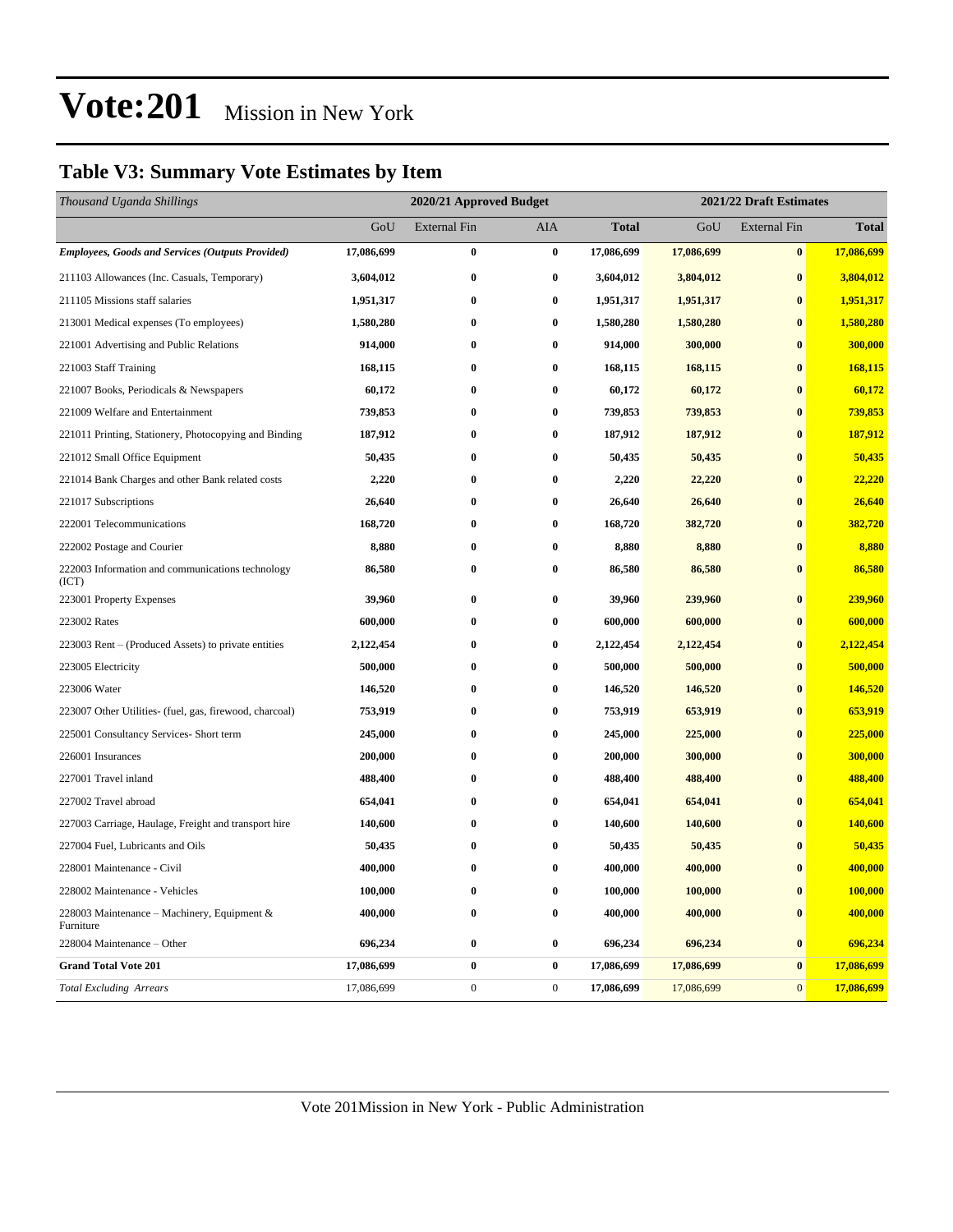#### **Table V4: Detailed Estimates by Sub-SubProgramme, Department,Project and Output and Item**

#### *Sub-SubProgrammme 52 Overseas Mission Services*

*Recurrent Budget Estimates*

#### **Department 01 Headquarters New York**

| Thousand Uganda Shillings                               |                       | 2020/21 Approved Budget |                  | 2021/22 Draft Estimates |                       |                |              |
|---------------------------------------------------------|-----------------------|-------------------------|------------------|-------------------------|-----------------------|----------------|--------------|
| <b>Outputs Provided</b>                                 | Wage                  | Non Wage                | <b>AIA</b>       | <b>Total</b>            | Wage                  | Non Wage       | <b>Total</b> |
| <b>Budget Output 165201 Cooperation frameworks</b>      |                       |                         |                  |                         |                       |                |              |
| 211103 Allowances (Inc. Casuals, Temporary)             | $\mathbf{0}$          | 1,555,000               | $\mathbf{0}$     | 1,555,000               | $\mathbf{0}$          | 1,755,000      | 1,755,000    |
| 211105 Missions staff salaries                          | 1,951,317             | $\boldsymbol{0}$        | $\boldsymbol{0}$ | 1,951,317               | 1,951,317             | $\overline{0}$ | 1,951,317    |
| 213001 Medical expenses (To employees)                  | $\boldsymbol{0}$      | 950,000                 | $\mathbf{0}$     | 950,000                 | $\mathbf{0}$          | 950,000        | 950,000      |
| 221001 Advertising and Public Relations                 | $\boldsymbol{0}$      | 414,000                 | $\boldsymbol{0}$ | 414,000                 | $\boldsymbol{0}$      | $\Omega$       | $\bf{0}$     |
| 221007 Books, Periodicals & Newspapers                  | $\boldsymbol{0}$      | 60,172                  | $\mathbf{0}$     | 60,172                  | $\mathbf{0}$          | 60,172         | 60,172       |
| 221009 Welfare and Entertainment                        | $\boldsymbol{0}$      | 200,000                 | $\mathbf{0}$     | 200,000                 | $\mathbf{0}$          | 200,000        | 200,000      |
| 221011 Printing, Stationery, Photocopying and Binding   | $\boldsymbol{0}$      | 87,912                  | $\boldsymbol{0}$ | 87,912                  | $\boldsymbol{0}$      | 87,912         | 87,912       |
| 222001 Telecommunications                               | $\mathbf{0}$          | $\boldsymbol{0}$        | $\mathbf{0}$     | $\bf{0}$                | $\mathbf{0}$          | 214,000        | 214,000      |
| 223002 Rates                                            | $\boldsymbol{0}$      | 200,000                 | $\mathbf{0}$     | 200,000                 | $\mathbf{0}$          | 200,000        | 200,000      |
| 223005 Electricity                                      | $\boldsymbol{0}$      | 200,000                 | $\boldsymbol{0}$ | 200,000                 | $\boldsymbol{0}$      | 200,000        | 200,000      |
| 223007 Other Utilities- (fuel, gas, firewood, charcoal) | $\boldsymbol{0}$      | 500,000                 | $\boldsymbol{0}$ | 500,000                 | $\boldsymbol{0}$      | 500,000        | 500,000      |
| 228001 Maintenance - Civil                              | $\boldsymbol{0}$      | 400,000                 | $\mathbf{0}$     | 400,000                 | $\mathbf{0}$          | 400,000        | 400,000      |
| 228003 Maintenance - Machinery, Equipment & Furniture   | $\boldsymbol{0}$      | 400,000                 | $\mathbf{0}$     | 400,000                 | $\mathbf{0}$          | 400,000        | 400,000      |
| 228004 Maintenance - Other                              | $\boldsymbol{0}$      | 396,234                 | $\mathbf{0}$     | 396,234                 | $\mathbf{0}$          | 396,234        | 396,234      |
| <b>Total Cost of Budget Output 01</b>                   | 1,951,317             | 5,363,318               | 0                | 7,314,635               | 1,951,317             | 5,363,318      | 7,314,635    |
| <b>Budget Output 165202 Consulars services</b>          |                       |                         |                  |                         |                       |                |              |
| 211103 Allowances (Inc. Casuals, Temporary)             | $\boldsymbol{0}$      | 1,849,012               | $\mathbf{0}$     | 1,849,012               | $\overline{0}$        | 1,849,012      | 1,849,012    |
| 213001 Medical expenses (To employees)                  | $\boldsymbol{0}$      | 430,280                 | $\mathbf{0}$     | 430,280                 | $\mathbf{0}$          | 430,280        | 430,280      |
| 221003 Staff Training                                   | $\boldsymbol{0}$      | 168,115                 | $\mathbf{0}$     | 168,115                 | $\boldsymbol{0}$      | 168,115        | 168,115      |
| 221009 Welfare and Entertainment                        | $\mathbf{0}$          | 169,853                 | $\boldsymbol{0}$ | 169,853                 | $\boldsymbol{0}$      | 169,853        | 169,853      |
| 223003 Rent – (Produced Assets) to private entities     | $\boldsymbol{0}$      | 2,122,454               | $\mathbf{0}$     | 2,122,454               | $\mathbf{0}$          | 2,122,454      | 2,122,454    |
| 227001 Travel inland                                    | $\boldsymbol{0}$      | 488,400                 | $\mathbf{0}$     | 488,400                 | $\mathbf{0}$          | 488,400        | 488,400      |
| 227002 Travel abroad                                    | $\boldsymbol{0}$      | 654,041                 | $\boldsymbol{0}$ | 654,041                 | $\boldsymbol{0}$      | 654,041        | 654,041      |
| 228002 Maintenance - Vehicles                           | $\boldsymbol{0}$      | 100,000                 | $\mathbf{0}$     | 100,000                 | $\mathbf{0}$          | 100,000        | 100,000      |
| <b>Total Cost of Budget Output 02</b>                   | $\boldsymbol{\theta}$ | 5,982,155               | 0                | 5,982,155               | $\boldsymbol{\theta}$ | 5,982,155      | 5,982,155    |
| <b>Budget Output 165203 Security Council Services</b>   |                       |                         |                  |                         |                       |                |              |
| 221001 Advertising and Public Relations                 | $\boldsymbol{0}$      | 400,000                 | $\mathbf{0}$     | 400,000                 | $\mathbf{0}$          | 200,000        | 200,000      |
| 221012 Small Office Equipment                           | $\boldsymbol{0}$      | 50,435                  | $\boldsymbol{0}$ | 50,435                  | $\boldsymbol{0}$      | 50,435         | 50,435       |
| 222002 Postage and Courier                              | $\boldsymbol{0}$      | 8,880                   | $\mathbf 0$      | 8,880                   | $\mathbf{0}$          | 8,880          | 8,880        |
| 222003 Information and communications technology (ICT)  | $\boldsymbol{0}$      | 86,580                  | $\mathbf{0}$     | 86,580                  | $\mathbf{0}$          | 86,580         | 86,580       |
| 223001 Property Expenses                                | $\boldsymbol{0}$      | 39,960                  | $\boldsymbol{0}$ | 39,960                  | $\mathbf{0}$          | 239,960        | 239,960      |

Vote 201Mission in New York - Public Administration